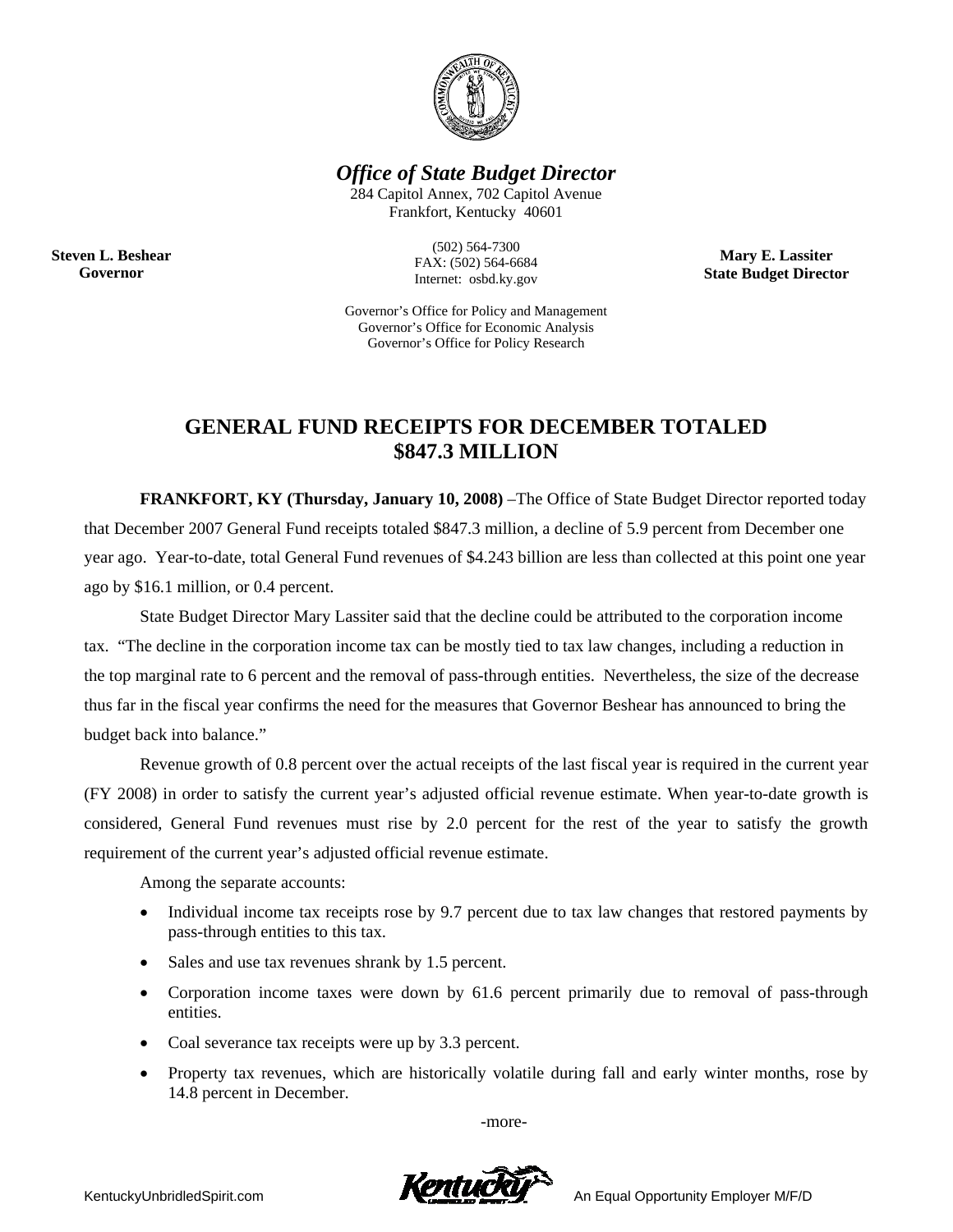- Lottery revenues were up by 6.7 percent from the previous December.
- Cigarette taxes yielded \$13.4 million in December, an increase of 0.2 percent compared to one year ago.

Road Fund receipts rose by 3.6 percent in December, with total collections of \$89.9 million. So far this

fiscal year the Road Fund is up 6.7 percent with total revenues of \$627.3 million.

Among the major accounts:

- Motor fuels taxes were up 10.6 percent in December due to a rate change tied to the price of gasoline.
- Motor vehicle usage taxes were down 6.5 percent month-over-month.
- License and privilege taxes grew by 3.8 percent compared to the previous December due to increases in motor vehicle license taxes.
- Non-tax receipts rose by 56.4 percent due mostly to a sharp increase in investment income.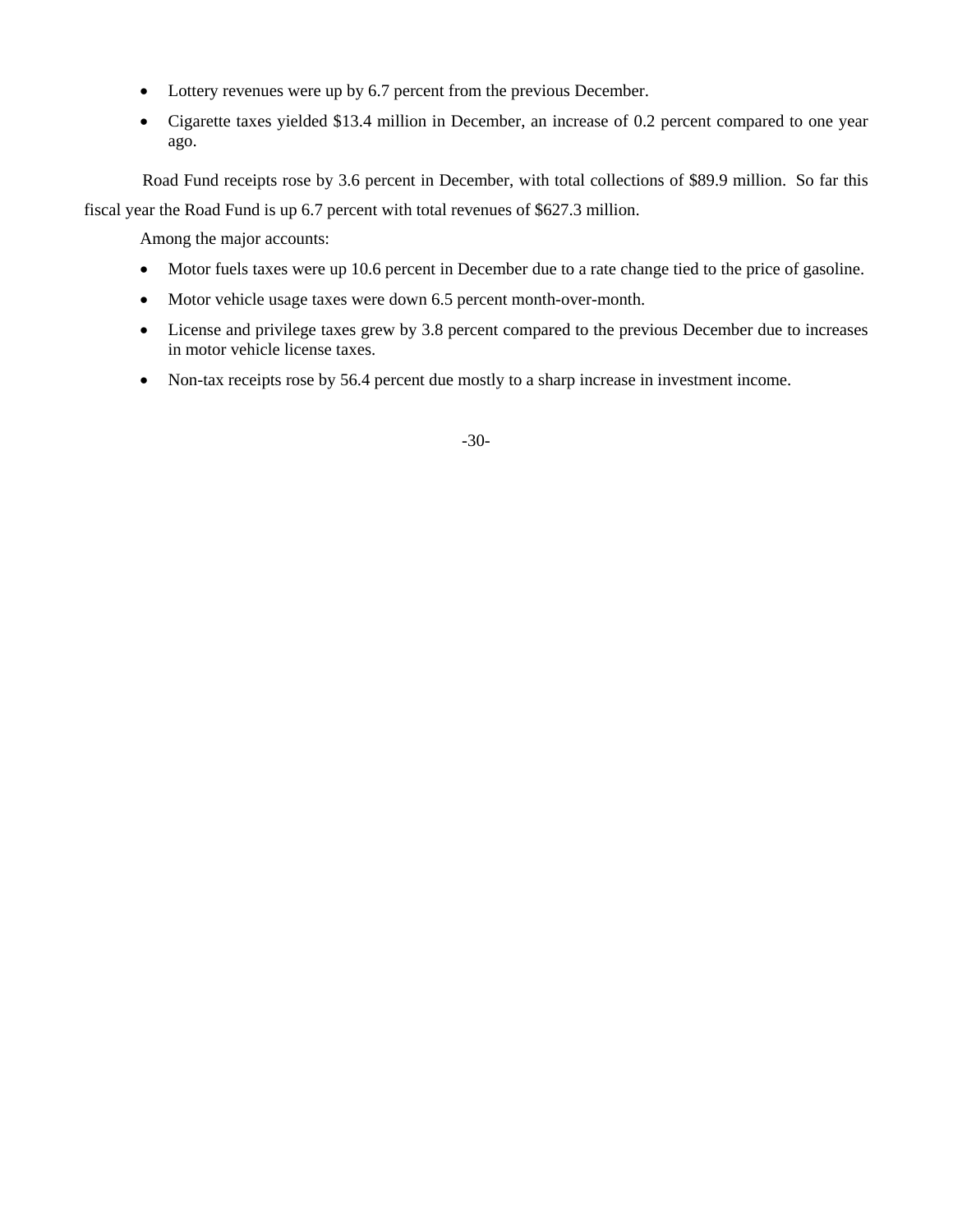## Volume 47 Number 6

## **KENTUCKY STATE GOVERNMENT REVENUE 1. GENERAL FUND REVENUE**

|                                           |                      | <b>DECEMBER</b>      |                 | <b>JULY THROUGH DECEMBER</b> |                         |                   |
|-------------------------------------------|----------------------|----------------------|-----------------|------------------------------|-------------------------|-------------------|
|                                           | 2007                 | 2006                 | % Change        | FY 2008                      | FY 2007                 | % Change          |
| <b>TOTAL GENERAL FUND</b>                 | \$847,264,015        | \$900,268,742        | $-5.9%$         | \$4,243,331,177              | \$4,259,389,619         | $-0.4%$           |
| <b>Tax Receipts</b>                       | \$822,312,949        | \$881,421,045        | $-6.7%$         | \$4,083,751,820              | \$4,108,963,542         | $-0.6%$           |
| Sales and Gross Receipts                  | \$262,794,106        | \$265,639,448        | $-1.1%$         | \$1,660,666,221              | \$1,615,904,287         | 2.8%              |
| <b>Beer Consumption</b><br>Beer Wholesale | 468,491<br>3,820,423 | 471,904<br>3,689,344 | $-0.7%$<br>3.6% | 3,443,065<br>26,081,766      | 3,290,413<br>24,111,457 | 4.6%<br>8.2%      |
| Cigarette                                 | 13,395,380           | 13,373,689           | 0.2%            | 84,970,466                   | 84,727,463              | 0.3%              |
| <b>Distilled Spirits Case Sales</b>       | 8,031                | 7,410                | 8.4%            | 51,025                       | 48,808                  | 4.5%              |
| <b>Distilled Spirits Consumption</b>      | 797,826              | 807,065              | $-1.1%$         | 5,129,975                    | 5,014,278               | 2.3%              |
| <b>Distilled Spirits Wholesale</b>        | 2,073,961            | 2,000,697            | 3.7%            | 12,979,184                   | 12,363,604              | 5.0%              |
| Insurance Premium                         | (3, 188)             | 6,518                | $---$           | 41,001,026                   | 39,131,024              | 4.8%              |
| Pari-Mutuel                               | 121,045              | 276,550              | $-56.2%$        | 2,121,562                    | 2,220,635               | $-4.5%$           |
| Race Track Admission                      | 23,949               | 65,296               | $-63.3%$        | 177,415                      | 184.208                 | $-3.7%$           |
| Sales and Use                             | 235,221,038          | 238,866,107          | $-1.5%$         | 1,446,206,256                | 1,408,984,762           | 2.6%              |
| <b>Wine Consumption</b>                   | 215,563              | 234,790              | $-8.2%$         | 1,158,432                    | 1,145,268               | 1.1%              |
| Wine Wholesale                            | 1,160,659            | 1,071,080            | 8.4%            | 5,790,165                    | 5,500,616               | 5.3%              |
| <b>Telecommunications Tax</b>             | 4,753,381            | 4,052,900            | 17.3%<br>3.0%   | 26,942,344<br>4,613,541      | 24,896,915              | 8.2%<br>7.7%      |
| <b>Other Tobacco Products</b>             | 737,548              | 716,098              |                 |                              | 4,284,837               |                   |
| License and Privilege                     | \$40,727,469         | \$25,484,692         | 59.8%           | \$181,166,109                | \$143,912,014           | 25.9%             |
| Alc. Bev. License Suspension              | 22,250               | 77,100               | $-71.1%$        | 433,170                      | 257,381                 | 68.3%             |
| Coal Severance                            | 18,368,105           | 17,773,336           | 3.3%            | 110,903,103                  | 111,385,164             | $-0.4%$           |
| <b>Corporation License</b>                | 862,613              | 1,681,111            | $-48.7%$        | 3,735,164                    | 4,696,543               | $-20.5%$          |
| <b>Corporation Organization</b>           | 86,495               | 2,180                | 3867.7%         | 185.700                      | 54,406                  | 241.3%            |
| Occupational Licenses<br>Oil Production   | 7,298<br>866,838     | 6,464<br>394,085     | 12.9%<br>120.0% | 62,769<br>4,384,853          | 71,562<br>3,110,696     | $-12.3%$<br>41.0% |
| Race Track License                        | 3,210                | 103.125              | $-96.9%$        | 189,785                      | 275,700                 | $-31.2%$          |
| <b>Bank Franchise Tax</b>                 | 806.405              | 406,310              | 98.5%           | (226, 658)                   | (61,094)                |                   |
| <b>Driver License Fees</b>                | 42,300               | 57,035               | $-25.8%$        | 313,970                      | 308,564                 | 1.8%              |
| <b>Minerals Severance</b>                 | 2,343,156            | 1,718,704            | 36.3%           | 9,928,116                    | 8,771,374               | 13.2%             |
| Natural Gas Severance                     | 1,652,832            | 3,265,243            | $-49.4%$        | 14,249,899                   | 15,041,718              | $-5.3%$           |
| <b>Limited Liability Entity</b>           | 15,665,967           | 0                    | $\overline{a}$  | 37,006,239                   | 0                       | $---$             |
| Income                                    | \$368,680,532        | \$460,106,903        | -19.9%          | \$1,892,464,419              | \$2,016,553,373         | $-6.2%$           |
| Corporation                               | 73,318,787           | 190,898,246          | $-61.6%$        | 271,828,161                  | 518,457,673             | $-47.6%$          |
| Individual                                | 295,361,745          | 269,208,657          | 9.7%            | 1,620,636,258                | 1,498,095,700           | 8.2%              |
| Property                                  | \$141,880,608        | \$123,537,099        | 14.8%           | \$304,214,424                | \$292,176,080           | 4.1%              |
| <b>Building &amp; Loan Association</b>    | 0                    | 0                    | $\overline{a}$  | 93,832                       | 425,552                 | $-78.0\%$         |
| General - Real                            | 96,892,600           | 77,482,767           | 25.1%           | 149,998,530                  | 149,007,816             | 0.7%              |
| General - Tangible                        | 43,269,715           | 42,139,569           | 2.7%            | 112,270,144                  | 104,071,490             | 7.9%              |
| Omitted & Delinquent                      | 1,543,845            | 2,623,576            | $-41.2%$        | 10,485,846                   | 21,056,879              | $-50.2%$          |
| <b>Public Service</b>                     | 173,971              | 1,284,855            | $-86.5%$        | 30,848,895                   | 17,054,611              | 80.9%             |
| Other                                     | 477                  | 6,333                | $-92.5%$        | 517,178                      | 559,731                 | $-7.6%$           |
| Inheritance                               | \$5,547,950          | \$4,013,712          | 38.2%           | 26,644,818                   | 23,403,116              | 13.9%             |
| Miscellaneous                             | \$2,682,285          | \$2,639,189          | 1.6%            | \$18,595,829                 | \$17,014,671            | 9.3%              |
| <b>Legal Process</b>                      | 1,627,123            | 1,720,549            | $-5.4%$         | 12,537,454                   | 12,484,687              | 0.4%              |
| T. V. A. In Lieu Payments                 | 1,055,161            | 918,640              | 14.9%           | 6,058,375                    | 4,525,485               | 33.9%             |
| Other                                     | 0                    | 0                    | ---             | 0                            | 4,499                   | $-100.0%$         |
| <b>Nontax Receipts</b>                    | \$25,085,275         | \$18,799,939         | 33.4%           | \$154,532,449                | \$142,833,017           | 8.2%              |
| <b>Departmental Fees</b>                  | 2,272,863            | 1,871,323            | 21.5%           | 14,393,044                   | 12,867,387              | 11.9%             |
| <b>PSC Assessment Fee</b>                 | 16,946               | 11,102               | 52.6%           | 10,601,255                   | 12,281,406              | $-13.7%$          |
| Fines & Forfeitures                       | 2,100,548            | 3,069,844            | $-31.6%$        | 14,404,055                   | 13,946,821              | 3.3%              |
| Interest on Investments                   | 127,398              | 177,090              | $-28.1%$        | 813,751                      | 691,854                 | 17.6%             |
| Lottery                                   | 16,000,000           | 15,000,000           | 6.7%            | 92,261,591                   | 88,625,113              | 4.1%              |
| Sale of NO <sub>x</sub> Credits           | 0                    | 98,000               | $-100.0\%$      | 0                            | 199,500                 | $-100.0%$         |
| Miscellaneous                             | 4,567,520            | (1,427,420)          | ---             | 22,058,753                   | 14,220,937              | 55.1%             |
| Redeposit of State Funds                  | (\$134,209)          | \$47,758             | ---             | 5,046,908                    | 7,593,061               | $-33.5%$          |